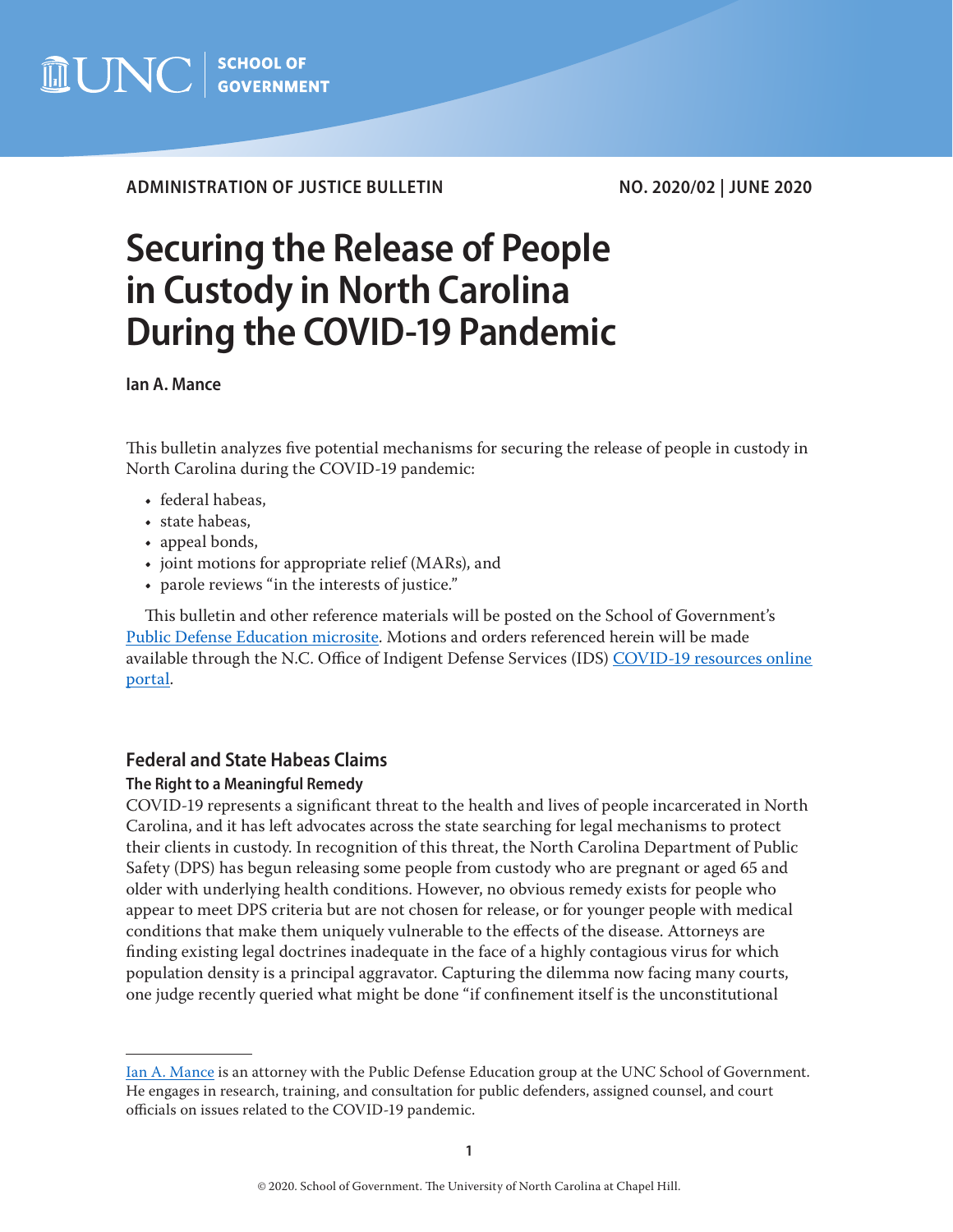'condition of confinement'?" *Essien v. Barr*, No. 20-CV-1034-WJM, 2020 WL 1974761, at \*3 (D. Colo. Apr. 24, 2020).

Claims related to the dangers of prison life are generally litigated as civil actions under 42 U.S.C. § 1983. *Farmer v. Brennan*, 511 U.S. 825, 845–46 (1994); *see generally Bivens v. Six Unknown Named Agents of Fed. Bureau of Narcotics*, 403 U.S. 388 (1971). In addition to damages, remedies can include orders to restore constitutionally acceptable conditions. *Farmer*, 511 U.S. at 845. However, a "constitutional wrong" requires a "realistic" and practical remedy, *Craig ex rel. Craig v. New Hanover Cty. Bd. of Educ*., 363 N.C. 334, 339–40 (2009), and early cases suggest many courts have found traditional remedies a poor match for the virus. As of the first week of June, the four biggest clusters of known COVID-19 outbreaks in the United States were all linked to correctional facilities. *See [Coronavirus in the U.S.: Latest Map and Case](https://www.nytimes.com/interactive/2020/us/coronavirus-us-cases.html)  [Count](https://www.nytimes.com/interactive/2020/us/coronavirus-us-cases.html)*, N.Y. Times, June 3, 2020.

As a matter of both state and constitutional law, the exposure of inmates to a serious, communicable disease is a violation of rights that requires an adequate remedy. *Helling v. McKinney*, 509 U.S. 25, 33 (1993) (holding Eighth Amendment prohibits officials from "ignor[ing] a condition of confinement that is  $\dots$  likely to cause serious illness  $\dots$  the next week or month or year"); N.C. Const. art. I, § 18 (stating "every person for an injury done him in his  $\ldots$  person  $\ldots$  shall have remedy by due course of law"). $^1$  The transmissibility of COVID-19, however, has made it difficult for courts to fashion orders capable of ensuring constitutional and

<sup>1.</sup> While conditions-of-confinement challenges brought under the U.S. Constitution are generally evaluated under the Eighth Amendment, that is not always the case. In claims brought by pretrial detainees, some courts now apply a more plaintiff-friendly "objective standard to evaluate . . . prison conditions." *See Estate of Vallina v. Cty. of Teller Sheriff's Office*, 757 F. App'x 643, 646–47 (10th Cir. 2018) (unpublished) (noting that the Second, Seventh, and Ninth Circuits use this standard, while the Fifth, Eighth, and Eleventh Circuits still use the Eighth Amendment subjective deliberate indifference standard); *People ex rel. Stoughton v. Brann*, No. 451078/2020, 2020 WL 1679209, at \*1 (N.Y. Sup. Ct. Apr. 6, 2020) (citing the Due Process protections of the Fifth and Fourteenth Amendments in granting state habeas relief to group of pretrial detainees endangered by COVID-19 on Rikers Island). The reason for this change is rooted in the U.S. Supreme Court's 2015 opinion in *Kingsley v. Hendrickson*, 135 S. Ct. 2466 (2015), which considered an excessive force claim brought by a pretrial detainee but also discussed conditions-of-confinement challenges. A divide exists as to whether the opinion controls conditions-of-confinement claims by pretrial detainees or is limited to excessive force. *Kingsley* held that excessive force, while properly evaluated for "convicted prisoners" under the Eighth Amendment's Cruel and Unusual Punishment Clause, should be analyzed for "pretrial detainees under the Fourteenth Amendment's Due Process Clause." *Id*. at 2475. The Court noted that the "language of the two Clauses differs, and the nature of the claims often differs. And, most importantly, pretrial detainees (unlike convicted prisoners) cannot be punished at all . . . ." *Id*. The opinion cited extensively to *Bell v. Wolfish*, 441 U.S. 520 (1979), a conditions-of-confinement case, and stated that "a pretrial detainee can . . . prevail by showing that the [challenged] actions [related to conditions of confinement] are not 'rationally related to a legitimate nonpunitive governmental purpose' or that the actions 'appear excessive in relation to that purpose.'" *Kingsley*, 135 S. Ct. at 2475 (quoting *Bell*, 441 U.S. at 561). The Court cited language in *Bell* that indicated that in "appl[ying] this . . . objective standard to evaluate a variety of prison conditions," the *Bell* Court "did not consider the prison officials' subjective beliefs." *Id*. (quoting *Bell*, 441 U.S. at 541–43). While the Fourth Circuit does not appear to have squarely addressed the proper standard for conditions cases brought by pretrial detainees post-*Kingsley*, it did cite to *Kingsley* approvingly in a case that considered whether "the imposition of disciplinary segregation without a hearing violated [a pretrial detainee's] procedural due process rights." *See Dilworth v. Adams*, 841 F.3d 246, 248, 251–52 (4th Cir. 2016). As a result, pretrial detainees in North Carolina threatened by COVID-19 may face a lower bar to challenging the conditions of their confinement than those who have been convicted.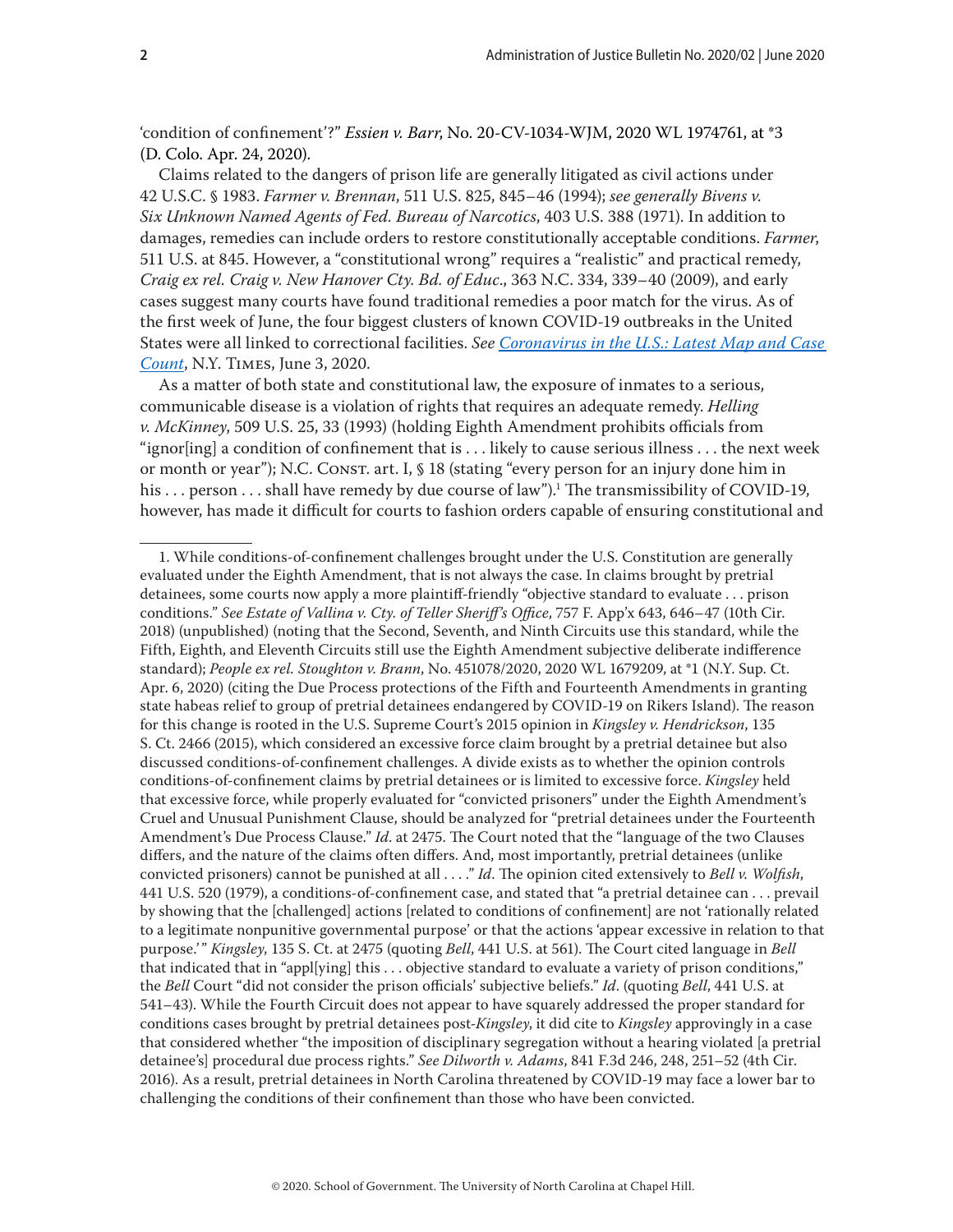<span id="page-2-0"></span>habitable conditions in prisons. *See generally Valentine v. Collier*, No. 4:20-CV-1115, 2020 WL 1916883 (S.D. Tex. Apr. 20, 2020) (detailing unique challenge of creating remedy for dangers posed by COVID-19 in a prison setting).

This reality has prompted some advocates and courts to look to habeas relief as a means of protecting the lives of people in custody. This section analyzes the viability of state and federal habeas proceedings as a means of relief for North Carolina prisoners affected by the COVID-19 pandemic. The contours of habeas law are evolving fast during the COVID era. Early opinions suggest that the remedy is more likely to be granted in cases involving people with pre-existing health conditions that make them acutely vulnerable to the disease, who are housed in facilities with significant outbreaks that authorities have struggled to contain.<sup>2</sup>

#### **Federal Habeas Corpus**

The U.S. Supreme Court has never directly ruled whether federal habeas is an appropriate vehicle to challenge one's confinement in unconstitutional conditions. *See Ziglar v. Abbasi*, 137 S. Ct. 1843, 1862–63 (2017); *Bell v. Wolfish*, 441 U.S. 520, 527 n.6 (1979); *Preiser v. Rodriguez*, 411 U.S. 475, 498–99 (1973). In the absence of clarity, the Federal Circuit Courts of Appeal have split on the issue. *See Camacho Lopez v. Lowe*, No. 3:20-cv-563, \_\_\_\_ F. Supp. 3d \_\_\_\_, \_\_\_\_, 2020 WL 1689874, at \*5 (M.D. Pa. Apr. 7, 2020) (collecting cases).

The Fourth Circuit has "never addressed . . . in a published decision" whether "conditions-ofconfinement claims are . . . cognizable in habeas proceedings," *Wilborn v. Mansukhani*, 795 F. App'x 157, 163–64 (4th Cir. 2019). Unpublished decisions by federal district courts within the circuit, a number of them quite recent, have reached different conclusions. *Compare Coreas v. Bounds*, No. CV TDC-20-0780, 2020 WL 1663133, at \*7 (D. Md. Apr. 3, 2020) (finding that habeas claim "seeking release because of unconstitutional conditions of treatment is cognizable") *with Toure v. Hott*, No. 1:20-CV-395, 2020 WL 2092639, at \*7–8 (E.D. Va. Apr. 29, 2020) (stating "disagree[ment] with the reasoning of *Coreas*" and detailing "reasons to believe the Fourth Circuit would . . . hold § 2241 is an inappropriate means to challenge one's conditions of confinement"). The *Toure* court seems to reflect the weight of the unpublished district court opinions in the Fourth Circuit.

The science of COVID-19 could cause a reevaluation of the equities. Some courts that have historically rejected habeas as a "means for remedying condition of confinement constitutional violations" have indicated that, should a record show that "conditions . . . cannot be modified to reasonably eliminate [COVID-19] risks, [they] may find [the] argument for habeas relief persuasive." *A.S.M. v. Donahue*, No. 7:20-CV-62 (CDL), 2020 WL 1847158, at \*1 (M.D. Ga. Apr. 10, 2020). They have observed that "the general principle eschewing habeas relief as a [remedy] . . . rests on the assumption that eliminating the contested confinement conditions is possible without releasing the detainee from detention." *Id*.

<sup>2.</sup> One North Carolina judge, citing failures with testing and actions in contradiction of CDC guidelines, determined that officials had acted with deliberate indifference to the safety of those in custody and granted a preliminary injunction to a coalition of civil rights groups that sued on their behalf. See [Bench Memo](https://assets.documentcloud.org/documents/6939878/6-8-2020-NAACP-v-COOPER-BENCH-MEMO.pdf), *NAACP v. Cooper*, 20-CVS-500110 (Wake Cty. Sup. Ct. June 8, 2020) (memorializing oral order finding deliberate indifference by state officials and granting preliminary injunction against state prison system). The case did not involve habeas relief. Instead, the groups petitioned the court for a writ of mandamus and sought declaratory and injunctive relief and the appointment of a special master. *See* [Complaint for Declaratory and Injunctive Relief and Petition for](https://www.acluofnorthcarolina.org/sites/default/files/2020.04.20_nc_naacp_v._cooper_ii_compl.pdf)  [Writ of Mandamus](https://www.acluofnorthcarolina.org/sites/default/files/2020.04.20_nc_naacp_v._cooper_ii_compl.pdf), *NAACP v. Cooper,* 20-CVS-500110 (Apr. 20, 2020).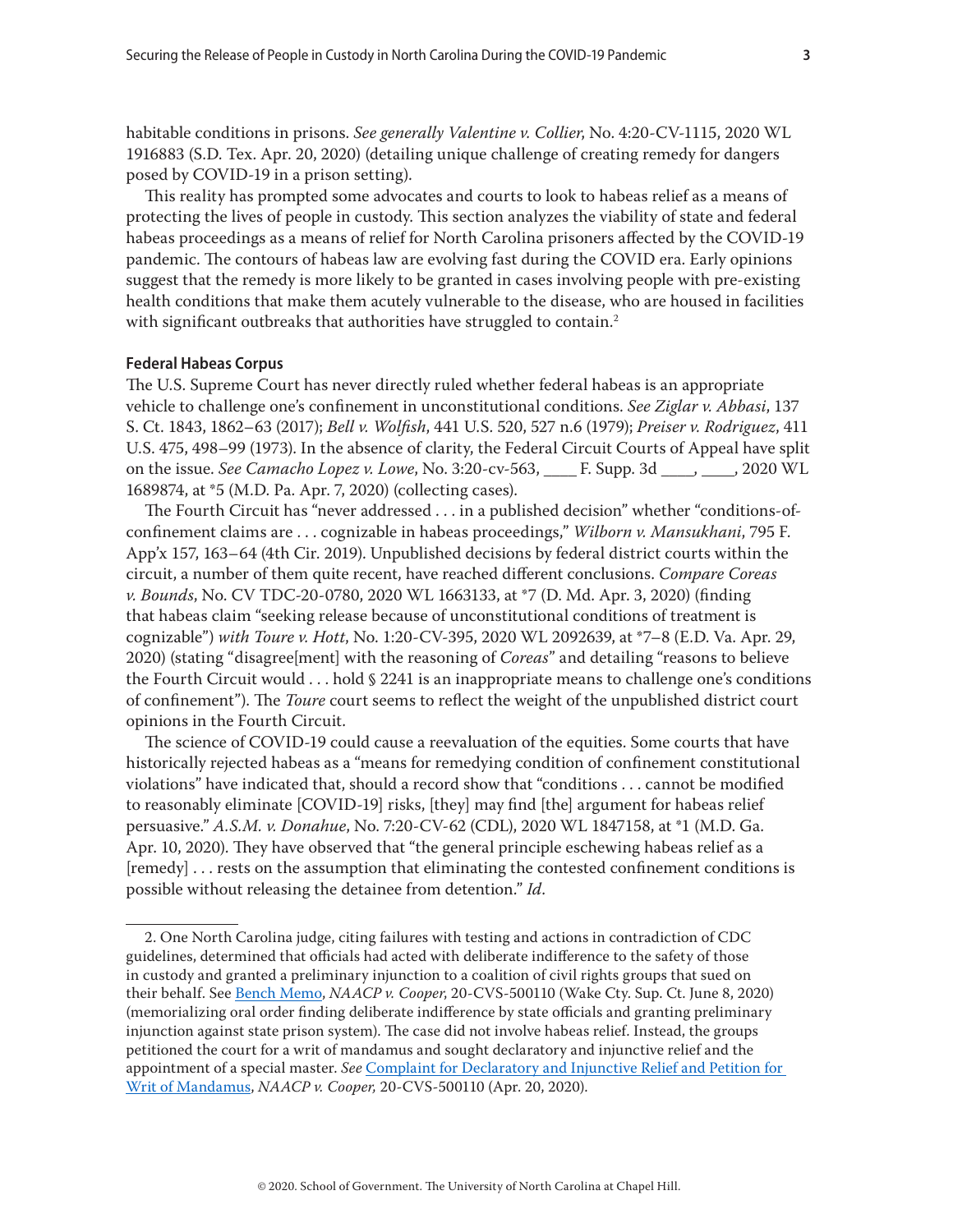<span id="page-3-0"></span>The "unprecedented circumstances" and "unique context in which litigation over COVID-19 arises . . . [and] the sudden threat to mortality from the spread of the virus in a congregate setting" has "cast . . . doubt" on the viability of long-established judicial doctrines used to adjudicate conditions-of-confinement claims. *Money v. Pritzker*, No. 20-CV-2093, 2020 WL 1820660, at \*9 (N.D. Ill. Apr. 10, 2020). This development may mean that attorneys could find success with federal habeas petitions on behalf of people who are endangered because of age, pre-existing conditions, a COVID-19 outbreak at their facility, or a combination of factors.

One court recently observed that there was "good authority" for the argument that "release from custody is the only effective remedy available under . . . circumstances [where], for all practical purposes, there is no way [someone] can avoid infection in [] close quarters," while also noting that "none of the potentially applicable precedents was decided with [the realities of a pandemic] in mind." *Essien v. Barr*, No. 20-CV-1034-WJM, 2020 WL 1974761, at \*3 (D. Colo. Apr. 24, 2020). Courts confronting the threat of COVID-19 in prisons are finding § 1983 inadequate "as a method of vindicating constitutional claims that sound in the 'core of habeas.'" *Camacho Lopez v. Lowe*, No. 3:20-CV-563, 2020 WL 1689874, at \*5–6 (M.D. Pa. Apr. 7, 2020), *as amended* (Apr. 9, 2020), *for text, see* No. 3:20-CV-563, 2020 WL 1812445 (M.D. Pa. Apr. 9, 2020). Some have concluded that the "extraordinary conditions" occasioned by COVID-19 "warrant a habeas remedy." *Id*.

#### **Federal Habeas Class Relief**

It is possible that the exigencies of the pandemic may warrant broader, class wide relief. Habeas class actions are uncommon, but the U.S. Supreme Court has never foreclosed them, despite having had several opportunities. *See Jennings v. Rodriguez*, 138 S. Ct. 830, 858 n.7 (2018) (Thomas, J., concurring); *Schall v. Martin*, 467 U.S. 253, 261 n.10 (1984); *Bell v. Wolfish*, 441 U.S. 520, 527 n.6 (1979); *Middendorf v. Henry*, 425 U.S. 25, 30 (1976); *Harris v. Nelson*, 394 U.S. 286, 294 n.5 (1969). Perhaps the most famous case involving the mass release of prisoners began as a conditions-of-confinement case, but "[a]fter years of litigation, [when] it became apparent that a remedy for the constitutional violations would not be effective absent a reduction in the prison population," ultimately transformed into "the functional equivalent of 46,000 writs of habeas corpus." *Brown v. Plata*, 563 U.S. 493, 500 (2011); *id.* at 560 (Scalia, J., dissenting).

As more prisons become afflicted with COVID-19, and as courts, officials, and advocates struggle to identify alternative means for them to meet their constitutional obligations, habeas relief, even class relief, could emerge as a solution. A coalition of civil rights organizations, including the ACLU of North Carolina, is presently attempting to make that case with a complaint filed on May 26, 2020, in the Eastern District of North Carolina on behalf of people incarcerated at the Federal Correctional Complex in Butner, NC, where, as of the date of filing, nine people had died of COVID-19. *See* [Petition for Writ of Habeas Corpus Under 28 U.S.C. §](https://www.clearinghouse.net/chDocs/public/PC-NC-0020-0001.pdf)  [2241 and Class Action Complaint for Injunctive and Declaratory Relief,](https://www.clearinghouse.net/chDocs/public/PC-NC-0020-0001.pdf) *Hallinan v. Scarantino*, 5:20-hc-02088-FL (E.D.N.C. May 26, 2020).

A federal district court in Ohio, acting in response to a similar emergency habeas class petition, recently held that, "[a]gainst a backdrop where approximately one out of every four Elkton inmates . . . tested positive for COVID-19, [the prison] must move inmates out." *See* Order, *Wilson v. Williams*, No. 4:20-cv-00794-JG (N.D. Ohio May 19, 2020). The court directed the State of Ohio to make immediate expanded use of home confinement, compassionate release, and transfer to other facilities to significantly reduce the prison population. *Id*. On May 26, 2020, the U.S. Supreme Court denied a government request to stay the order. *See* Adam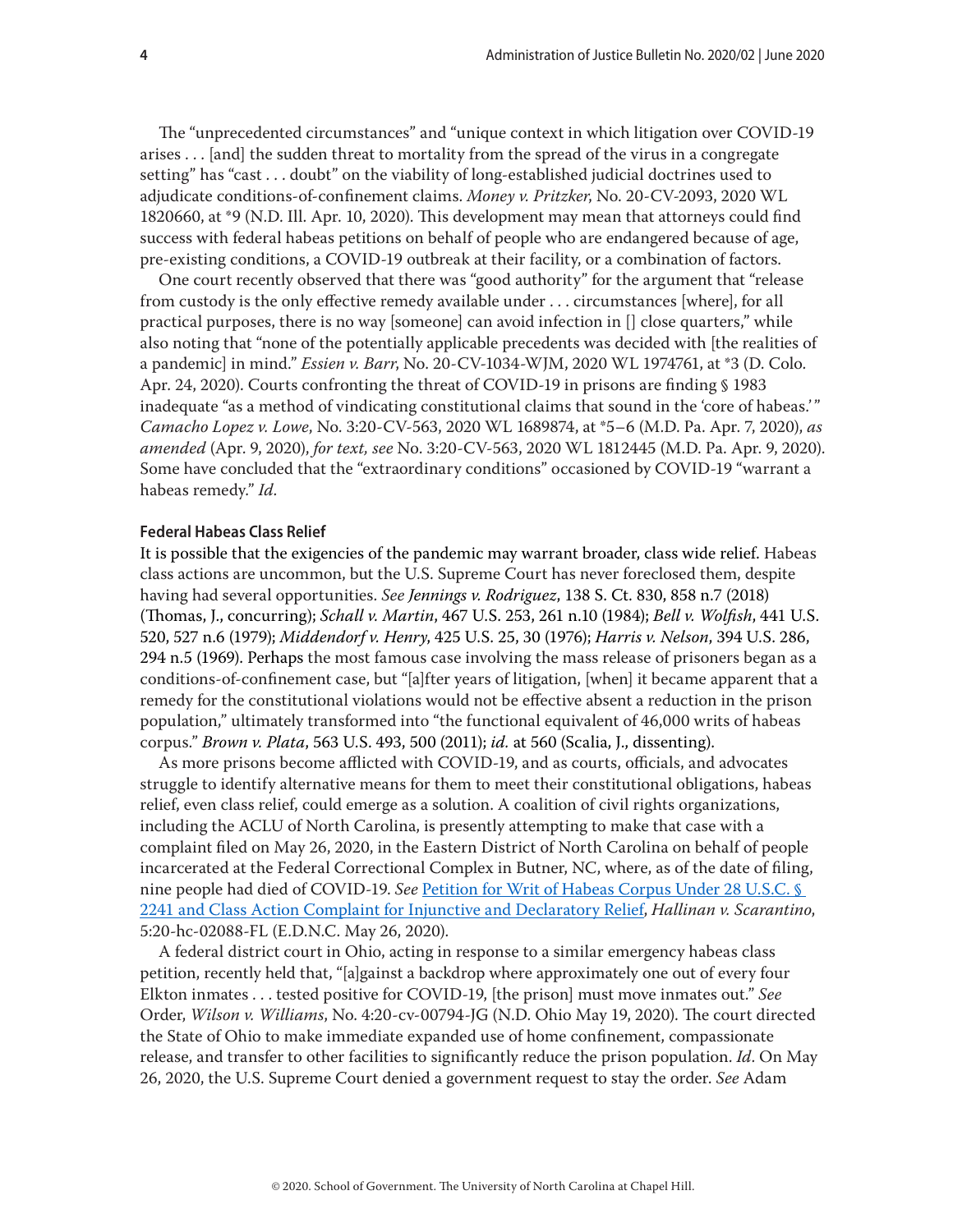<span id="page-4-0"></span>Liptak, *[Supreme Court Refuses to Stop Order to Move Inmates From Virus-Ravaged Prison](https://www.nytimes.com/2020/05/26/us/politics/supreme-court-virus-inmates.html)*, N.Y. Times, May 26, 2020. However, on June 5, the Court reversed itself, granting a second government request for a stay. *See* Dan Sewell, *[Supreme Court Delays Federal Prison Inmates'](https://apnews.com/52350d78f038a0cc0f5e104ec08b0623)  [Release in Ohio](https://apnews.com/52350d78f038a0cc0f5e104ec08b0623)*, Associated Press, June 5, 2020.

#### **State Habeas Corpus**

State habeas claims could emerge as a remedy in North Carolina, as they have in other states, for those seeking review of conditions of confinement.3 *See, e.g., Bergamaschi v. Cuomo*, No. 20 CIV. 2817 (CM), 2020 WL 1910754, at \*4 (S.D.N.Y. Apr. 20, 2020) (stating that "numerous" prisoners have "petition[ed] for a writ of habeas corpus in [New York's trial-level courts], . . . and many [have been] granted"). One virtue of the North Carolina habeas statute, at least for advocates, is that application for the writ can be made to "any one of the superior court judges," irrespective of the county of conviction or incarceration, and proceedings generally move quickly. *See* Chapter 17, Section 6(2) of the North Carolina General Statutes (hereinafter G.S.); *State v. Miller*, 97 N.C. 451, 451 (1887). The procedures for applications for the writ are relatively straightforward and are detailed in G.S. 17-7, requiring a general explanation as to why the person's "imprisonment or restraint is alleged to be illegal." G.S. 17-7(4). Orders from state habeas proceedings under Chapter 17 are not appealable, although they are reviewable by certiorari. *See State v. Niccum*, 293 N.C. 276, 278 (1977) (calling rule "firmly established" and stating that the "remedy, if any, is by petition for certiorari addressed to the sound discretion of the appropriate appellate court").

Some sources, including the *North Carolina Superior Court Judges' Benchbook,* state only the general rule from G.S. 17-4 that the writ is to be denied if it is determined the applicant is incarcerated "by virtue of . . . order, judgment or decree of a competent tribunal," *See, e.g.,* Jessica Smith, *[Habeas Corpus](https://benchbook.sog.unc.edu/criminal/habeas-corpus)* 1 (Mar. 2014), *in* North Carolina Superior Court Judges' BENCHBOOK (stating "habeas is not the proper procedure for challenging a detention pursuant to a valid final judgment in a criminal case entered by a court with proper jurisdiction"). However, well-recognized exceptions to the general rule exist. *See* 2 Julie Ramseur Lewis & John Rubin, North Carolina Defender Manual § 35.4C, [State Habeas Corpus: Scope of](https://defendermanuals.sog.unc.edu/trial/354-state-habeas-corpus)  [Writ](https://defendermanuals.sog.unc.edu/trial/354-state-habeas-corpus) (2d ed. 2012). G.S. 17-4 must be read in conjunction with G.S. 17-33, which provides that applicants can avail themselves of the writ if one of the enumerated conditions are present. *State v. Leach*, 227 N.C. App. 399, 411 n.6 (2013); *see also Hoffman v. Edwards*, 48 N.C. App. 559, 561–62 (1980) (citations omitted) (stating that while "[t]raditionally, the writ of habeas corpus was thought to issue only to ascertain whether the court . . . had jurisdiction of the matter or . . . exceeded its power, . . . it is clear now that . . . habeas corpus jurisdiction is much broader"). One situation where a court may exercise habeas jurisdiction is "[w]here, though the original imprisonment was lawful, yet by some . . . event, which has taken place afterwards, the party has become entitled to be discharged." G.S. 17-33(2); *see also In re Harris*, 241 N.C. 179, 181 (1954) (recognizing this provision); *In re Imprisonment of Stevens*, 28 N.C. App. 471, 473–74 (1976) (same).

Medically vulnerable prisoners who are unable to socially distance might argue that an outbreak of COVID-19 in their facility constitutes an "event" that has "entitled [them] to be discharged"—at least from that facility. G.S. 17-33(2). The North Carolina Court of

<sup>3.</sup> State habeas relief is not available to those detained pursuant to federal authority, including those detained by state officials in accordance with 287(g) immigration agreements. *Chavez v. McFadden*, No. 437PA18, 2020 WL 3025855, at \*9 (N.C. June 5, 2020) (citing *In re Tarble*, 80 U.S. 397, 409 (1871)).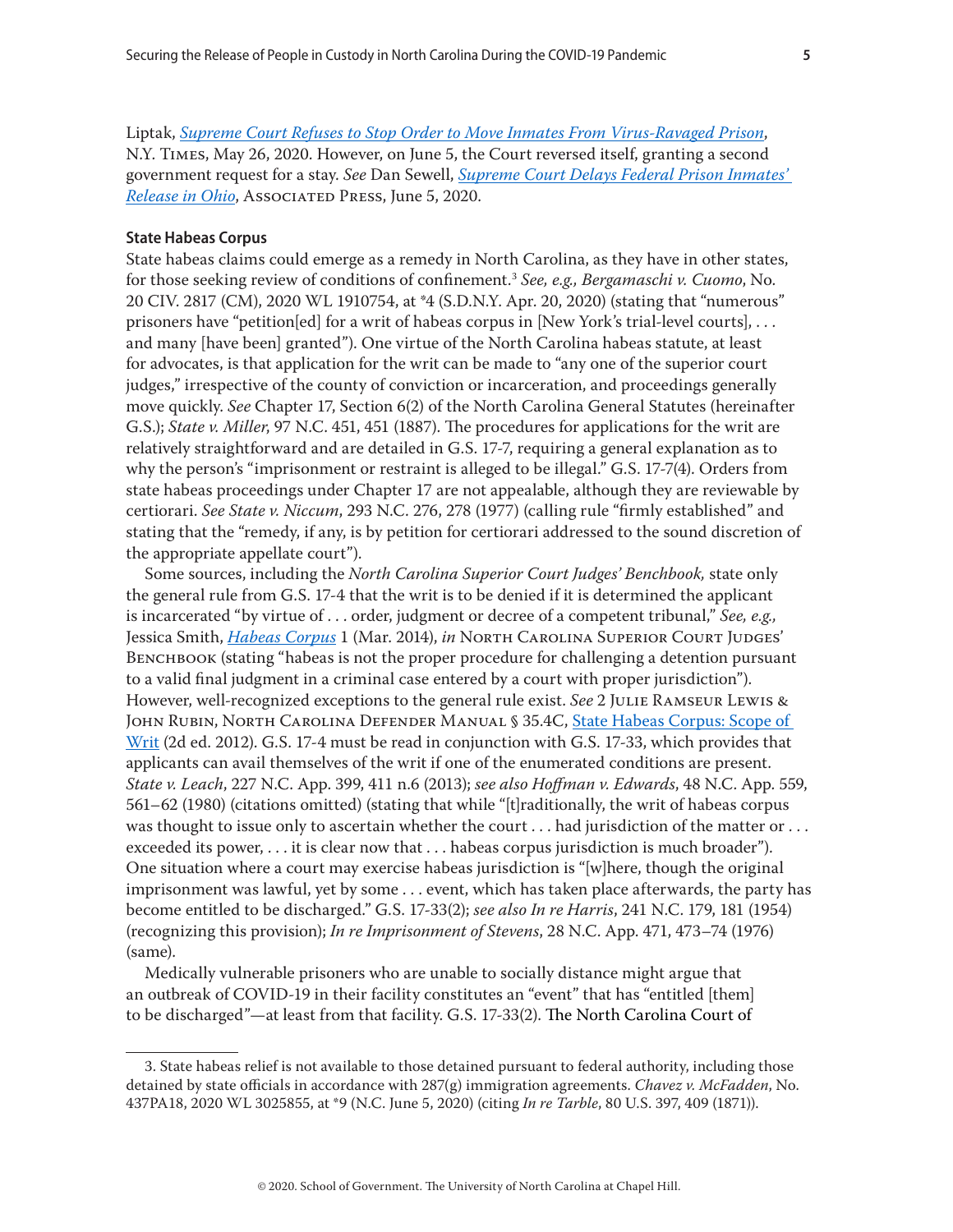<span id="page-5-0"></span>Appeals, citing G.S. 17-33(2), has indicated that people may apply "for the issuance of a writ of habeas corpus when the applicant, although originally incarcerated in a lawful manner," can demonstrate "some clear constitutional violation has occurred." *Leach*, 227 N.C. App. at 411 & n.6. At least two federal courts evaluating the provision in the context of parole have agreed. *See Bey v. Hooks*, No. 5:15-HC-2097-FL, 2018 WL 2465471, at \*4 (E.D.N.C. June 1, 2018) (citing *Warren v. Smith*, No. 5:13-HC-2220-D, 2015 WL 631331, at \*3–4 (E.D.N.C. Feb. 12, 2015); *Cook v. Smith*, No. 1:08CV300, 2011 WL 1230793, at \*2 (M.D.N.C. Mar. 28, 2011)).

Certain events, such as the commitment of far more people to a facility than it was built to hold, have been found so disruptive to the provision of prisoner healthcare as to amount to "a systemic violation of the Eighth Amendment" for which the only solution is "a reduction in the prison system population." *Brown v. Plata*, 563 U.S. 493, 500 (2011). Any such event in North Carolina prisons would likely also violate Article I, Section 27 of the North Carolina Constitution, which "mirrors the Eighth Amendment," *State v. Hill*, 262 N.C. App. 113, 120 (2018), and "historically has [been] analyzed . . . the same." *State v. Green*, 348 N.C. 588, 603 (1998).

Prison outbreaks of COVID-19, if not adequately controlled, might be "events" significant enough to warrant habeas relief. *Cf. Farmer v. Brennan*, 511 U.S. 825, 837 (1994) (stating Eighth Amendment violation lies where "official knows of and disregards an excessive risk to inmate health"); *Helling v. McKinney*, 509 U.S. 25, 32 (1993) (stating failure to provide prisoners with adequate "medical care, and reasonable safety . . . transgresses . . . the Eighth Amendment"). State habeas thus may provide a remedy for people endangered by the virus. Relief might be an order for home confinement, transfer to a prison hospital or safer correctional facility, or something in between. The statutes offer courts the discretion and authority to set terms other than unconditional release. *See* G.S. 17-38 (stating those "set at large upon any writ of habeas corpus" may be "detained . . . by the legal order or process of the court"); *see also State v. Leach*, 227 N.C. App. 399, 411 n.6 (2013) (stating there is no merit to argument that "the only relief available in a habeas corpus proceeding is discharge from incarceration"). Because of this flexibility, some courts, considering such a petition for perhaps the first time and under unprecedented circumstances, may find the remedy appropriate.

## **Appeal Bonds**

Appeal bonds are another mechanism that advocates might consider using during the COVID-19 pandemic as a means of deferring their clients' entry into the prison system or getting them out of custody. They are available to any person who has filed and has pending an appeal of their conviction. The relevant statute provides that a "defendant whose guilt has been established in the superior court and is either awaiting sentence or has filed an appeal from the judgment entered may be ordered released upon conditions[.]" G.S. 15A-536(a). When considering a request for an appeal bond, a judge is to "take into account all evidence available to him which he considers reliable and is not strictly bound by the rules of evidence applicable to criminal trials." G.S. 15A-536(f).

The request for release pending appeal is normally made in court by trial counsel on conviction, but the statutes also permit appellate counsel at a later date to apply to the superior court to set release conditions or to ask for reconsideration of a denial of an appeal bond. The bonds have an intuitive appeal in cases in which the active sentence imposed is measured in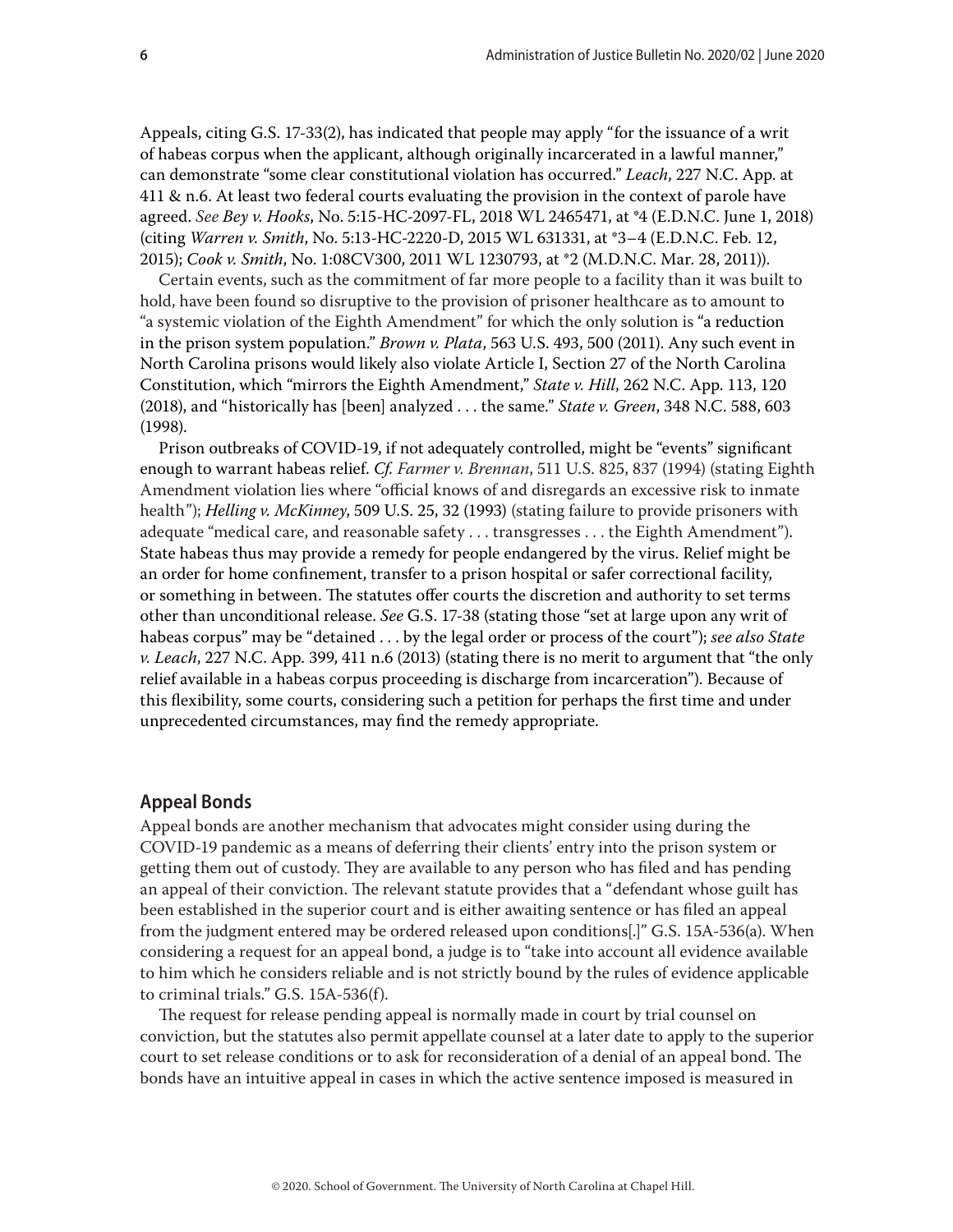months. Without one, a defendant may otherwise serve his entire sentence before having a conviction vacated. *Cf. Ellis v. United States*, 79 S. Ct. 428, 428 (1959) (admitting to bail, in the U.S. Chief Justice's capacity as Circuit Justice for the Court of Appeals for the District of Columbia, a defendant who otherwise "might of necessity serve more than the minimum term of his sentence before there is an adjudication in the Court of Appeals"). Appeal bonds are also available for, and have sometimes been granted to, people convicted of serious felony offenses.

In seeking an appeal bond, attorneys might argue that defendants committed to custody during the height of the COVID-19 pandemic, particularly those with acute medical conditions that make them especially vulnerable, face exposure to an unreasonable risk of infection. Attorneys can point to the state's suspension of transfers to the Division of Adult Corrections, which reflects its concern about the effects of an increase in population density. Ames Alexander and Gavin Off, *[Hoping to Slow Coronavirus Spread, NC Prisons Sharply Limit Inmate](https://www.charlotteobserver.com/news/local/article241804281.html)  [Movements](https://www.charlotteobserver.com/news/local/article241804281.html)*, Charlotte Observer, Apr. 6, 2020. Attorneys seeking appeal bonds also might argue the inequity of committing someone to an active sentence at a time when jail-prison transfers have been suspended and people lack the ability to avail themselves of earned time as they normally would in a state prison. *See* James M. Markham, *[An Update on Prisons and Jails](https://nccriminallaw.sog.unc.edu/an-update-on-prisons-and-jails-as-the-courts-expand-operations/)  [as the Courts Expand Operations](https://nccriminallaw.sog.unc.edu/an-update-on-prisons-and-jails-as-the-courts-expand-operations/)*, N.C. Crim. L. Blog (UNC School of Government, June 3, 2020) (discussing "legitimate concern" of "some sentenced inmates stuck in a holding pattern in the jails . . . serving more time than they would if promptly transferred").

The little case law on appeal bonds provides that the decision to grant or deny post-trial bond is in the discretion of the superior court. *State v. Sparks*, 297 N.C. 314, 320–21 (1979); *State v. Crabtree*, 66 N.C. App. 662, 665 (1984); *State v. Keaton*, 61 N.C. App. 279, 283 (1983). Advocates seeking a bond can assure the court that a delay in executing a sentence of imprisonment in no way precludes its subsequent enforcement. *State v. Vickers*[, 184 N.C. 676 \(1922\);](https://1.next.westlaw.com/Link/Document/FullText?findType=Y&serNum=1922103341&pubNum=0000710&originatingDoc=I42102448469011dabdf3f7c59c9fe555&refType=RP&originationContext=document&transitionType=DocumentItem&contextData=(sc.Recommended)) *[State v.](https://1.next.westlaw.com/Link/Document/FullText?findType=Y&serNum=1842001424&pubNum=0000572&originatingDoc=I42102448469011dabdf3f7c59c9fe555&refType=RP&originationContext=document&transitionType=DocumentItem&contextData=(sc.Recommended))  Cockerham*[, 24 N.C. 204 \(1842\)](https://1.next.westlaw.com/Link/Document/FullText?findType=Y&serNum=1842001424&pubNum=0000572&originatingDoc=I42102448469011dabdf3f7c59c9fe555&refType=RP&originationContext=document&transitionType=DocumentItem&contextData=(sc.Recommended)). To the extent a court may be concerned about the impact of a convicted defendant's release on public safety, it has the authority to impose "conditions" on an appeal bond, including electronic monitoring. The court may require as a condition of the bond that defendants await their active sentence on home confinement. Home confinement would not constitute credit against the sentence. *State v. Jarman*, 140 N.C. App. 198, 207 (2000).

Across the country, attorneys for federal defendants in custody are seeking, and in some cases obtaining, temporary release from prison under the federal appeal bond statute, citing the dangers posed by COVID-19. *See, e.g., Clark v. Hoffner*, No. 16-11959, 2020 WL 1703870, at \*5 (E.D. Mich. Apr. 8, 2020) (granting bond to defendant who received life sentence for 2003 murder conviction, citing COVID-19 outbreak); [Emergency Motion for Appeal Bond,](https://www.fd.org/sites/default/files/covid19/appeals/usvruan_emergency_motion_bond_11thcir.pdf) *United States v. Xiulu Ruan*, Appeal No. 17-12653-D (11th Cir. April 2, 2020). Advocates in North Carolina might consider doing the same. Unlike in the federal system, there are no statutory preconditions in North Carolina to the court granting an appeal bond.<sup>4</sup> Rather, the power to release a defendant pending disposition on appeal is vested solely in the discretion of the court. *See* G.S. 15A-536(a).

<sup>4.</sup> Appeal bonds, historically, have been favored in the federal system. *Cf. Rhodes v. United States*, 275 F.2d 78, 82 (4th Cir. 1960) (stating that "normally bail should be allowed pending appeal, and it is only in an unusual case that denial is justified"). Under common law, "[d]oubts whether [bail] should be granted or denied [were] always . . . resolved in favor of the defendant." *Herzog v. United States*, 75 S. Ct. 349, 351 (1955). The law did "not require applicants for bail to show that they [were] entitled to a reversal. And it [was] not the duty of the judge hearing such application to pass upon the merits of the case." *United States v. Motlow*, 10 F.2d 657, 663 (7th Cir. 1926). In 1966, Congress passed federal bail reform with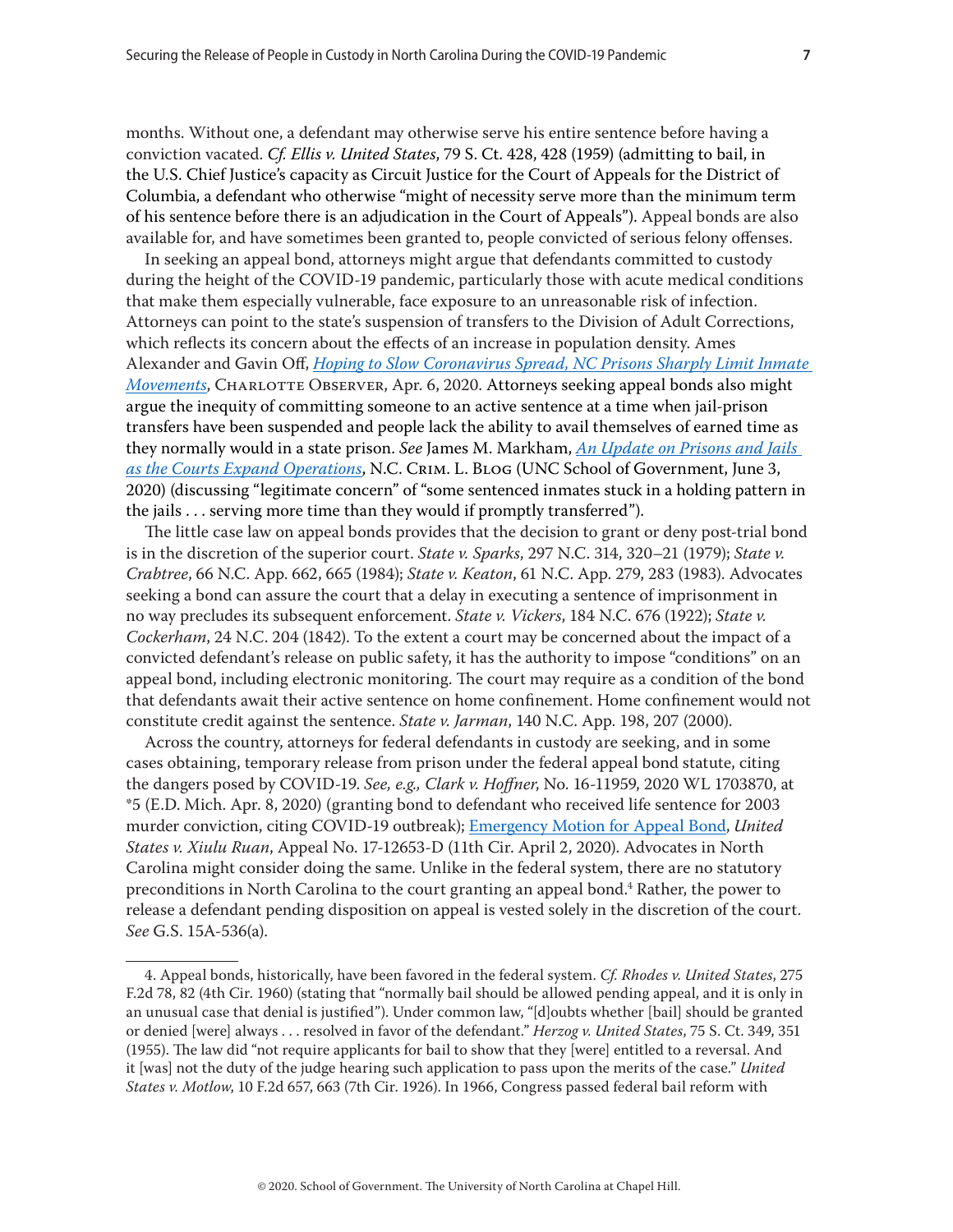<span id="page-7-0"></span>It is difficult to determine how frequently appeal bonds are granted in North Carolina, but they have been issued even in serious felony cases before the pandemic. In 2018, for example, a defendant in Catawba County convicted of serious sexual offenses and sentenced to 600 to 840 months active imprisonment entered oral notice of appeal in open court, was granted an appeal bond, and was released from custody. *See* Appellate Entries, *State v. Mize*, 16-CRS-50126-50127 (May 15, 2018) (allowing "execution of a secured bond in the amount of \$100,000" and directing defendant to have "no contact with prosecuting witnesses"); *State v. Mize*, 836 S.E.2d 783 (N.C. Ct. App. 2020). The circumstances of the case suggest the bond may have been granted largely on account of the defendant's advanced age. For older defendants or people whose health is most likely to be compromised by an active prison sentence, the case illustrates the potential appeal bonds hold as a means of keeping people out of custody during the pandemic, and for those now in custody, as a means of securing their release.

## **Joint Motions for Appropriate Relief**

Another tool that attorneys might consider when attempting to secure the release from custody of people who are particularly vulnerable to COVID-19 is a "Joint" (sometimes called "Consent") Motion for Appropriate Relief (MAR). MARs can provide a means to amend a sentence of imprisonment or vacate a criminal conviction. *See* G.S. 15A-1417. In 2012, legislative changes to the state MAR statute "authorized the court to grant a MAR if the State and defendant consent." *See* John Rubin, Motions for Appropriate Relief, *[Relief from a Criminal Conviction](https://www.sog.unc.edu/resources/microsites/relief-criminal-conviction/motions-appropriate-relief)* (2018 ed.); Jessica Smith, *[Motions for Appropriate Relief](https://benchbook.sog.unc.edu/criminal/motions-appropriate-relief)* 14 (Aug. 2017), *in* North Carolina Superior COURT JUDGES' BENCHBOOK. The legislative change that made this possible was the addition of language to the statute permitting parties to an action to enter "into . . . an agreement as to any aspect, procedural or otherwise, of a motion for appropriate relief." G.S. 15A-1420(e). In the years since, many attorneys, often working in Clean Slate clinics, have filed MARs with the consent of district attorneys on behalf of people seeking to improve their employment prospects by vacating old criminal convictions. These motions are also available to people serving active sentences. *State v. Chevallier*, 824 S.E.2d 440, 448 (N.C. Ct. App. 2019).

As of June 1, at least sixteen people in North Carolina are known to have had orders issued for their release in response to MARs filed pursuant to G.S. 15A-1420(e) and based on concerns about their personal safety in the face of the pandemic. Judges in Durham, Orange, and Wake Counties have granted such motions. The motion in Orange County did not cite any of the grounds for relief in G.S. 15A-1415(b), resting instead on the State's stipulation that the defendant had not received the benefit of mitigation factors at sentencing. All of the motions

the Bail Reform Act of 1966, "with the express purpose of assuring 'that all persons, regardless of their financial status, . . . not needlessly be detained . . . pending appeal[.]' " *United States v. Provenzano*, 605 F.2d 85, 90 n.13 (3d Cir. 1979) (quoting Bail Reform Act of 1966, Pub. L. No. 89-465, § 2, 80 Stat. 214). It was not until the Bail Reform Act of 1984 that a more demanding standard was enacted at the federal level, requiring defendants to demonstrate "that the[ir] appeal 'raise[d] a substantial question of law or fact likely to result in reversal or an order for a new trial.' " *United States v. Giancola*, 754 F.2d 898, 899 (11th Cir. 1985) (quoting 18 U.S.C. § 3143). While federal appeal bonds have become harder to obtain because of Congressional bail reform, North Carolina has never deviated from the common law standard statutorily. North Carolina does not have a "substantial question of law" standard; the power to release a defendant pending disposition on appeal is vested in the discretion of the court. *See* G.S. 15A-536(a).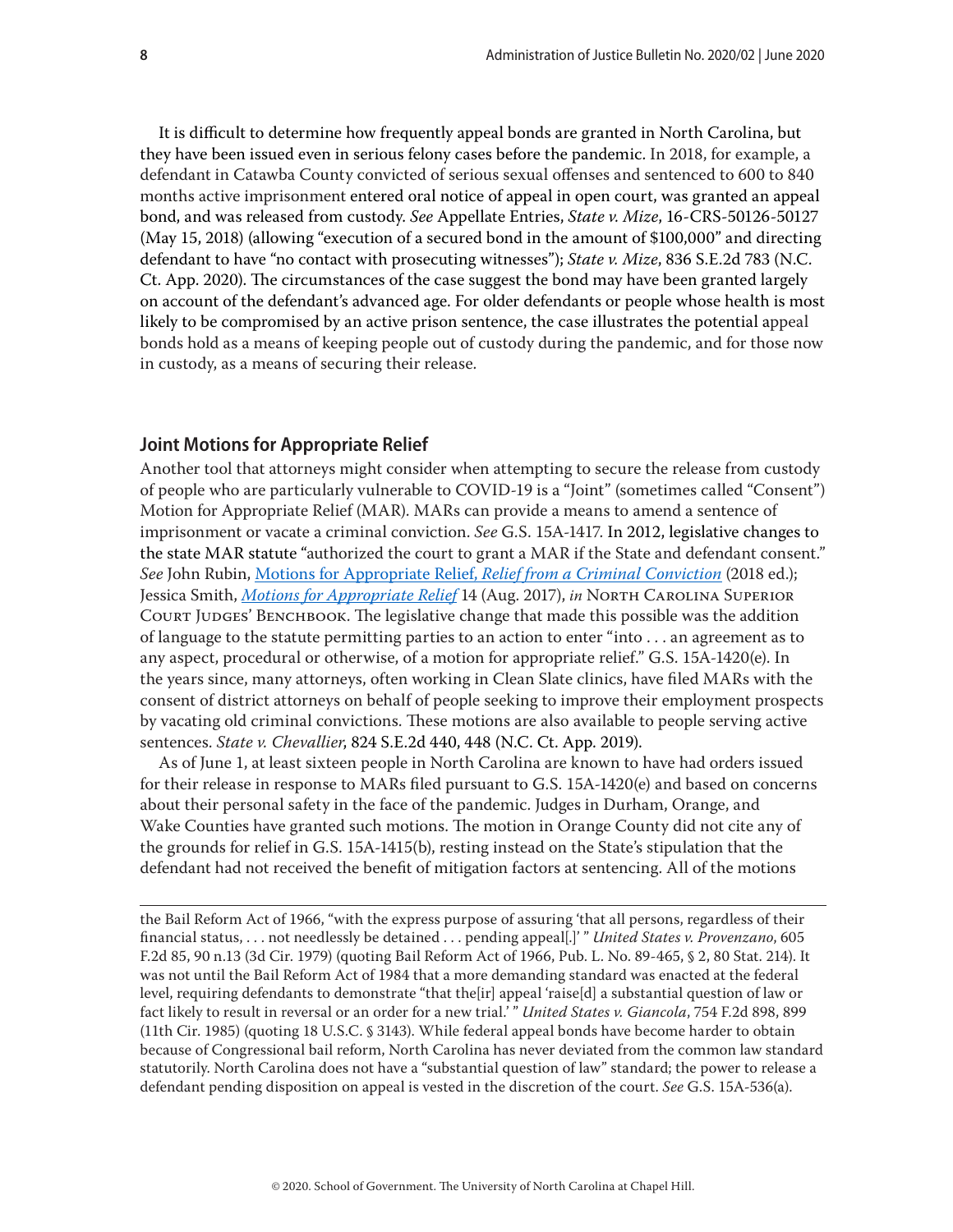in Durham cited to G.S. 15A-1415(b)(8). Under that provision, a defendant may seek relief on the grounds that the "sentence imposed . . . is . . . invalid as a matter of law." Attorney Ben Finholt, Director of the Just Sentencing Project at North Carolina Prisoner Legal Services, who brought the motions in Durham, argued that the continued in-custody service of the particular sentences, under the "specific and wholly unique circumstances" of the COVID-19 pandemic, violated the Eighth Amendment to the United States Constitution and Article I, § 27 of the North Carolina Constitution. *See* Motion for Appropriate Relief, *State v. McDonald*, No. 97-CRS-10365 (April 2020); Virginia Bridges, *[Durham DA, Judge OK Early Release of Convicted](https://www.newsobserver.com/news/local/counties/durham-county/article241865371.html)  [Drug Traffickers over COVID-19 Concerns](https://www.newsobserver.com/news/local/counties/durham-county/article241865371.html)*, News & Observer, Apr. 9, 2020. All people released so far had served a significant majority of their sentences and had release dates between 2020 and 2022.

Various formulations have been proposed and adopted with respect to who should be considered for release pursuant to a joint MAR, with some suggesting people aged 65 or older or those who have served 75 percent of their sentences as especially appropriate candidates. *Id.* The rationale behind most of the sentence modifications that have been granted is essentially that the risk from the continued service of the small proportion of the sentence yet to be served, as compared to the potential health consequences of contracting COVID-19 and likelihood of catching it in a particular prison environment, is so disproportionate as to be constitutionally suspect. *Cf. Graham v. Florida*, 560 U.S. 48, 59 (2010) ("The concept of proportionality is central to the Eighth Amendment."). There is precedent in North Carolina for these kinds of sentence modifications. *See, e.g., State v. Wilkerson*, 232 N.C. App. 482, 490–91 (2014) (rejecting "State's argument that . . . trial judges have no authority to grant postconviction sentencing relief on Eighth Amendment grounds"); *State v. Stubbs*, 232 N.C. App. 274, 279 (2014) (affirming ability of trial courts to modify sentences that the court determines are "unconstitutionally excessive under . . . the Eighth Amendment to the United States Constitution . . . and Article I, Section 27 of the North Carolina Constitution").

In the case of the modifications in Durham, attorney Finholt obtained consent from District Attorney Satana Deberry, who said she agreed to join the motions "in the interests of justice." *See* Bridges, *[Durham DA, Judge OK Early Release](https://www.newsobserver.com/news/local/counties/durham-county/article241865371.html)*. Deberry described her decision as consistent with her civic responsibility as an elected official to help "reduc[e] the spread of COVID-19 and protect[] vulnerable people," a population that she said "includes the people who work and live in state prison." *Id.; cf. Branti v. Finkel*, 445 U.S. 507, 519 n.13 (1980) (noting "the broader public responsibilities of . . . a prosecutor"). Deberry's county and nearby Caswell County have each had correctional staff die of COVID-19 in recent weeks, while the federal facility at Butner, which sits on the Durham-Granville County line, has suffered one of the most deadly outbreaks of any prison in the country.

A few district attorneys have publicly questioned whether they have the power to seek these sentencing modifications. *Id.* However, multiple courts have granted the motions and issued orders for release. *See, e.g.*, Consent Order Regarding Sentencing, *State v. McDonald*, No. 97-CRS-10365 (April 2020); *see also State v. Chevallier*, 824 S.E.2d 440, 448 (N.C. Ct. App. 2019) (stating "the failure to raise [an] issue [on appeal]  $\dots$  does not prevent the parties to th[e] action from entering into an agreement for appropriate relief under N.C. Gen. Stat. § 15A-1420(e)"). Advocates for people in prison who are genuinely imperiled by COVID-19—particularly those who have served a substantial majority of their sentence and who are in facilities where there have been outbreaks—might consider seeking consent from their local district attorney on a Joint Motion for Appropriate Relief in support of their client's release.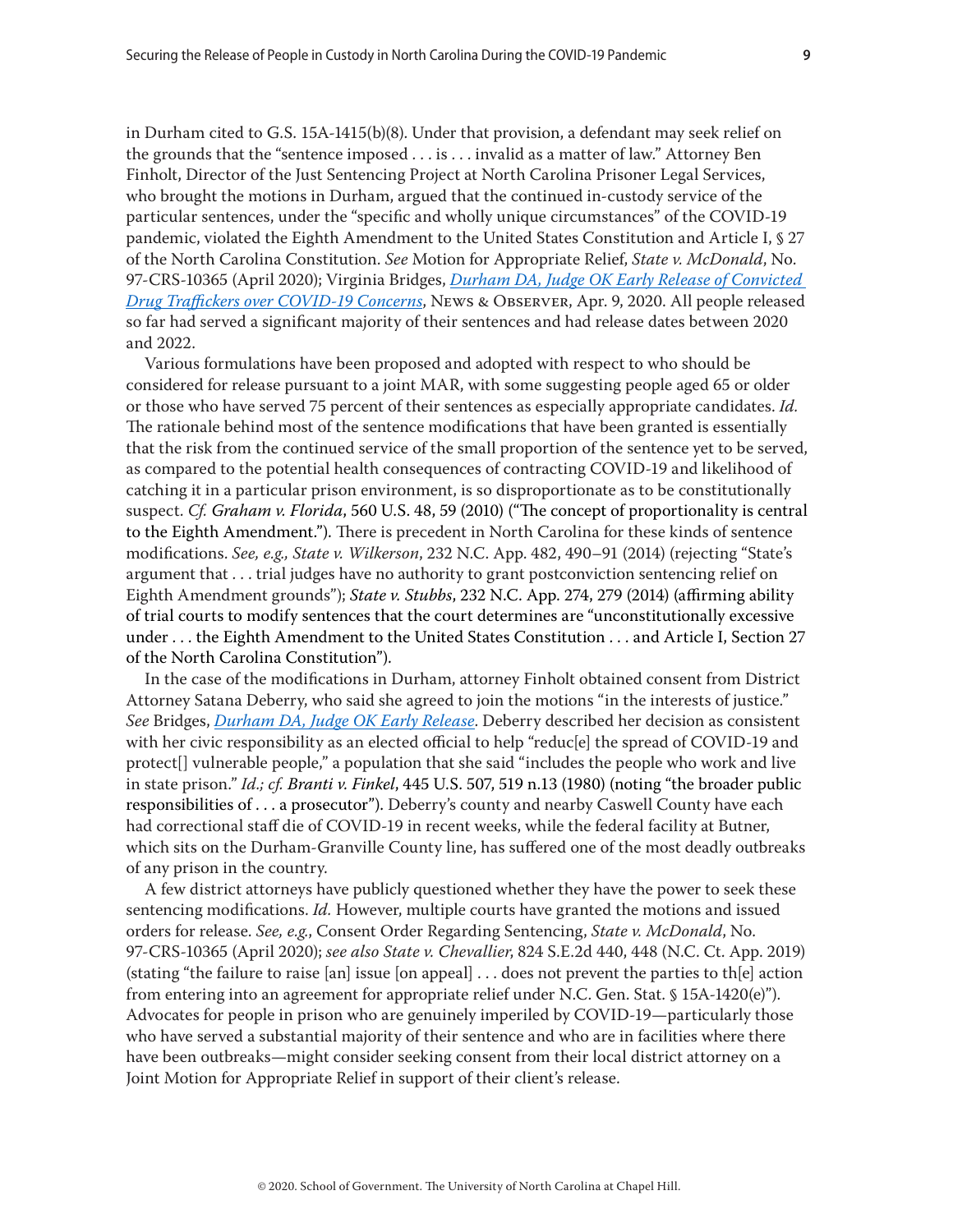## <span id="page-9-0"></span>**Petitions for Unscheduled Parole Review "In the Interests of Justice"**

Approximately 2,000 of the 31,000+ people in North Carolina prisons, primarily those convicted and sentenced between 1981 and the 1994 Fair Sentencing reforms, remain eligible for release via the state's Parole Commission. *See Hunt v. Rand*, No. 5:10-CT-3139-FL, 2011 WL 3664340, at \*1 (E.D.N.C. Aug. 18, 2011) (stating that "Section 15A–1371(b)(2) was repealed in 1994 . . . but remain[s] effective for prisoners convicted of crimes that occurred prior to the Structured Sentencing Act"), *aff'd*, 461 F. App'x 327 (4th Cir. 2012). Due to the age of their convictions, parole-eligible people also tend to be among the cohort of those incarcerated who are most vulnerable to the effects of COVID-19. The state's four parole commissioners, appointed by the governor, vote on decisions for parole in the course of their annual, bi-annual or tri-annual review of individual files, which are prepared by prison case managers and reflect the views of interested parties, who can include victims, district attorneys, the local sheriff of the person's home county, and, if they have one, the prospective parolee's attorney.

The state's parole statute can be challenging to parse. Some of the operative language in the current law is found in recent session laws that have yet to be published in the current edition of the General Statutes. The law provides that most eligible people are entitled to have their case considered by the state Parole Commission at least once a year, with the exception of those convicted of sexually violent offenses, who are to receive review every two years, and those convicted of first- or second-degree murder, who are to receive review every three years. Importantly, for purposes of the COVID-19 pandemic, "the [Parole] Commission may give more frequent parole consideration *if it finds that exigent circumstances or the interests of justice demand it*." *Atwater v. Butler*, No. 5:15-CT-3229-FL, 2018 WL 4623634, at \*2–3 (E.D.N.C. Sept. 26, 2018) (emphasis added) (quoting S.L. 2015-228, § 1 (DE 65-14), *amending* G.S. 15A-1371(b)), *aff'd*, 764 F. App'x 397 (4th Cir. 2019); *Perry v. Perry*, No. 5:16-CT-3290-FL, 2019 WL 1440269, at \*3–4 (E.D.N.C. Mar. 29, 2019) (quoting S.L. 2008-133, § 1, *amending* G.S. 15A-1371(b)). While it appears the Commission has rarely acted pursuant to its authority to grant people more frequent consideration "in the interests of justice," it is known to have exercised the authority on at least one occasion this year, voting to release a Greensboro man, John Coleman, otherwise not scheduled for review, who was sentenced to life in 1969, after receiving a petition on his behalf and evidence that called his fifty-year-old conviction into question. *See generally* Motion for Immediate Consideration of Parole, *State v. Coleman* (on file with author).

The "exigent circumstances" and "interests of justice" language only became part of the statute in recent years. It appears to have been added during the passage of the session laws that reduced the frequency of parole reviews for people convicted of certain sex and homicide offenses to help the law withstand challenges on *ex post facto* grounds. *See Atwater*, 2018 WL 4623634, at \*3; *Perry*, 2019 WL 1440269, at \*8. The addition of this language, as the *Coleman* case illustrates, provides advocates an opportunity to petition the Commission for an unscheduled parole review of eligible people who, either because of their health, the conditions in their facility, or some combination of the two, are uniquely endangered by COVID-19. In recent months, many courts around the country have invoked similar provisions to take action to protect vulnerable people. *E.g., Marlowe v. LeBlanc*, No. CV 18-63-BAJ-EWD, 2020 WL 1955303, at \*3 (M.D. La. Apr. 23, 2020) ("Because . . . COVID-19 . . . [has the] ability to spread with great rapidity . . . [in] prisons, the interests of justice demand action by the Court on an